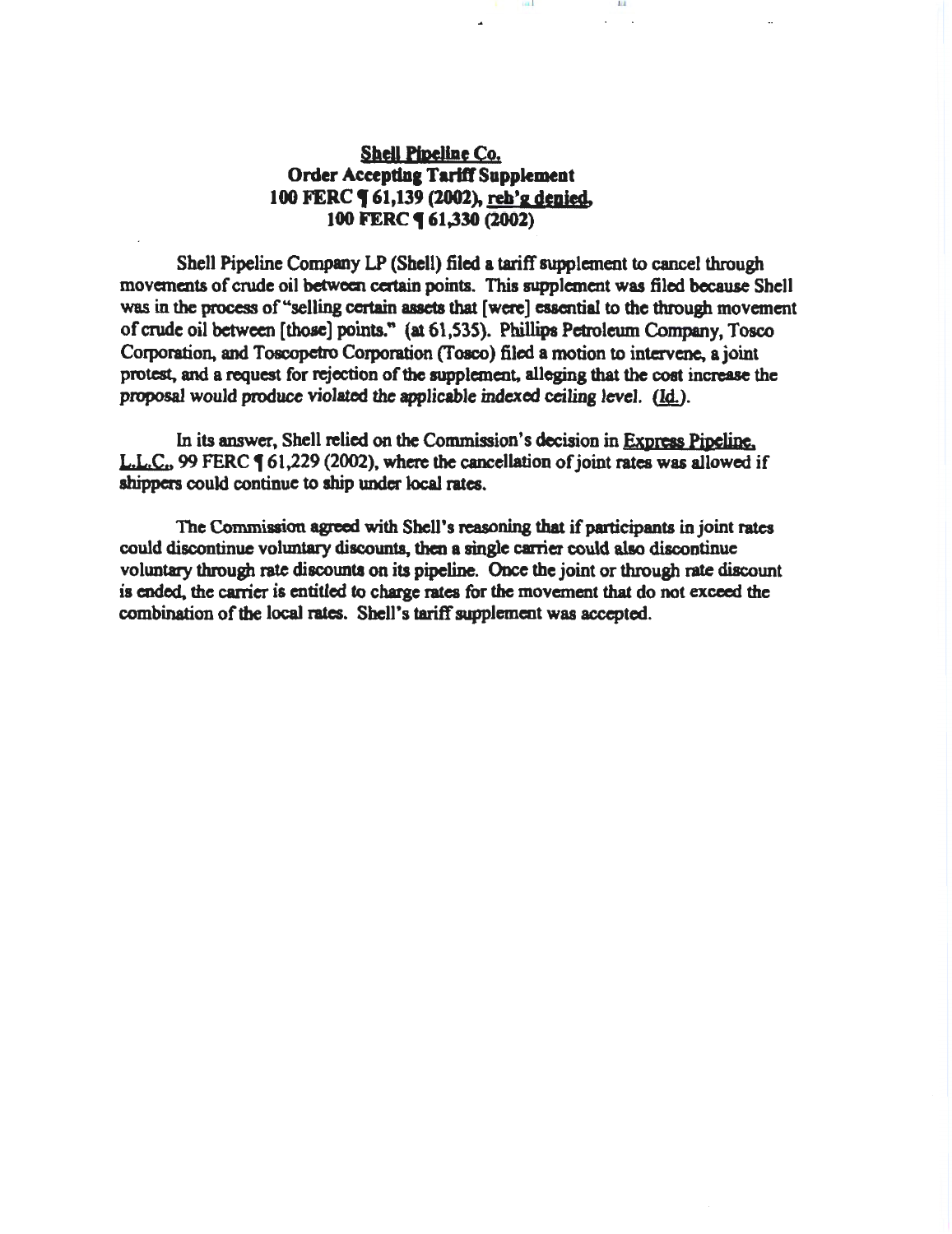CCH Internet Research NetWork **rage 1 of 2** and 1 of 2

COMM-OPINION-ORDER, 100 FERC %1.139, Shell Pipeline Company LP, Docket No. IS02-390-000, (Aug. 01, 2002)

C 2005, CCH INCORPORA TEO. All Rights Reserved. A 'NoltersKiuwer Company

Shell Pipeline Company LP, Docket No.IS02-390.000

(81,533]

## [161,139]

Shell Pipeline Company LP, Docket No. IS02-390-000

Order Accepting Tariff Supplement

(**Issued August 1, 2002**)

### Before Commissioners: Pat Wood, Ili, Chairman; William L. Massey, Linda Breathltt, and Nora Mead Brownell.

1. On July 2, 2002, Shell Pipeline Company LP (Shell) filed Supplement No. 1 to its FERC Tariff No. S-37. Shell states that the Supplement is issued to cancel movements of crude oil from origin points at Jal, New Mexico; and Hendrick/Wink, Midland, Colorado City and Wichita Falls, Texas, to Patoka and Wood River, Illinois. Shell states that it is filing the Supplement because it is selling certain assets that are essential to the through movement of crude oil between these points. Shell requests a shortened notice period and seeks an effective date of August 1, 2002, for the Supplement. The proposed cancellation is protested. However, as discussed below, the Commission accepts Supplement No. 1 to Shell's FERC Tariff No. S-37 to be effective August 1, 2002. The Commission's decision is in the public interest because it cancels movements that Shell states it will no longer be able to make, while allowing shippers to continue transporting crude oil to the same destination points under current local rates.

#### Protest and Answer

2. On July 25. 2002, Phillips Petroteum Company, Tosoo Corporation. and Toecopetro Cofporation (collectively, Tosco) filed a motion to intarvene eight days out of time, a joint protest, and a request for rejection of Supplement No. 1 to Shelrs FERC Tariff No. S-37. Tosco states that It operates a refinery at Wood River, IHinois, and that it ships a substantial volume of crude oil under Shell's FERC Tariff No. S-37. Tosco asserts that, under Shell's proposal to cancel its through rate,  $3$  it will be required to ship to its refinery under higher combined local rates from the origin points described above to an intermediate point at Cushing, Oklahoma, and then onward to its refinery.  $2$  Tosco maintains that Shell's proposal would increase its effective transportation rate by 20.12 cents. or 32.2 percent, and that the increase would violate the applicable indexed ceiling level.

3. On July 29, 2002, Shell filed an answer asking the Commission to reject Tosco's late-filed motion to intafvene and protest In the altemative, Shell argues that Tosco'a protest lacks merit Shel maintains that no joint rate is at issue here <sup>3</sup> and that its filing will not cause an improper rate increase. Shell explains that it is cancelling discounted through rates from points of origin in Texas and New Mexico to destination points in Illinois, but that a combination of its local rates through Cushing, Oklahoma, to the Illinois destinations will remain in effect to provide service to the Illinois delivery points. Shell further contends that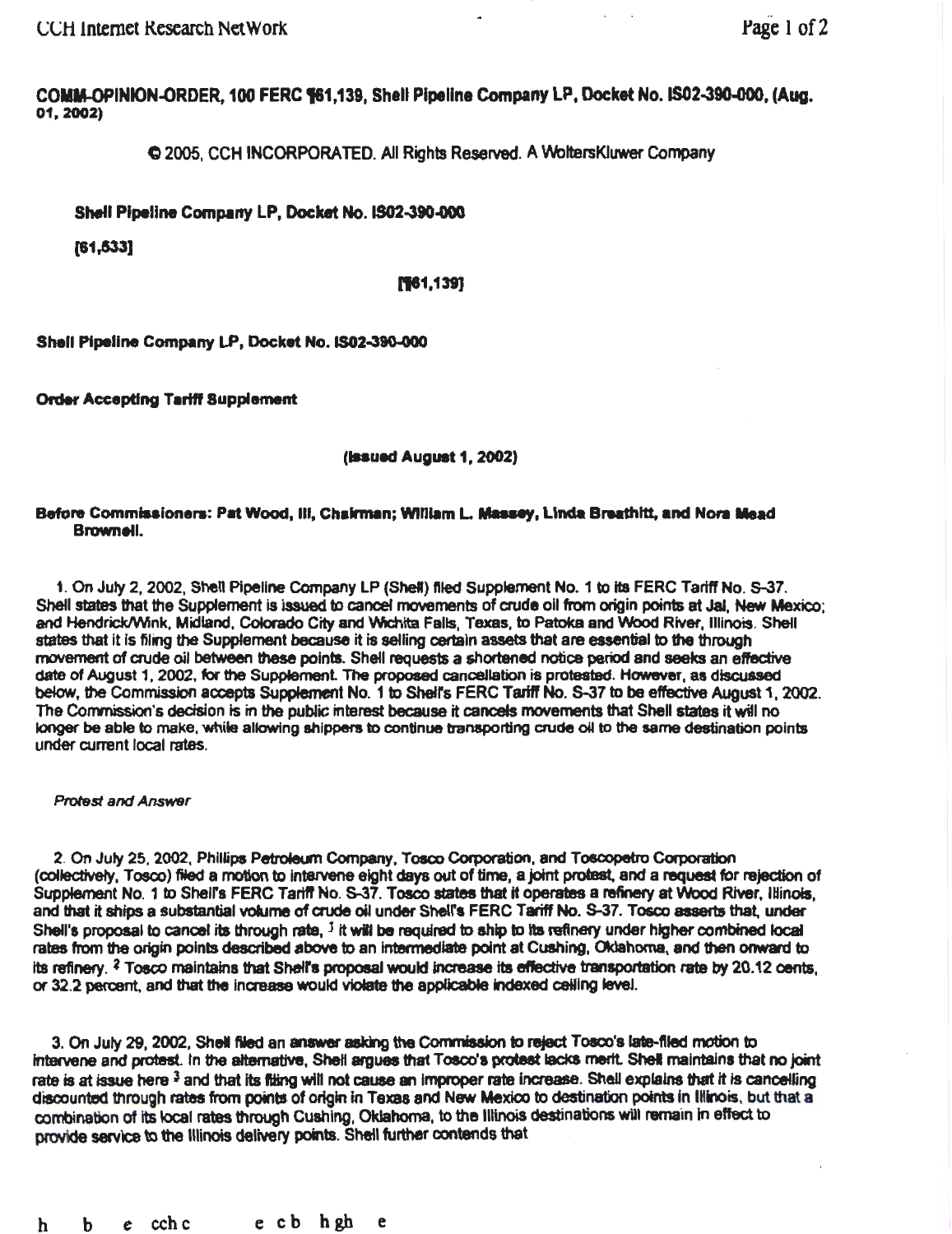# (81,534]

those local rates comply with the indexed ceiling levels.

4. Shell cites the Commission's recent order in Express Pipeline *LLC*, <sup>4</sup> in which the Commission permitted cancellation of joint rates where the shippers coutd continue to ship under local rates. Shell reasons that, if participants in joint rates can discontinue voluntary discounts, then it must follow that a single carrier also can discontinue voluntary discounts on Its pipeline. Shell points out that. in the Express order, the Commission emphasized that "[o]nce the discount is ended, shippers might be charged more, . . . in no instance can shippers be charged more than the rates set forth in the individual carrier's tariffs, all of which are subject to the jurisdiction of this Commission under the ICA." 5

## **Discussion**

5. The Commission will accept Tosco's motion to intervene out-of-time. Permitting the intervention at this stage of the proceedings does not delay or disrupt the proceedings, nor does it create an undue burden for Shell.

6. The through rate that Shell proposes to cancel constitutes a discount from the sum of its local rates from the subject origin points to Cushing, Oklahoma, and thence from Cushing to the subject Illinois destinations. Shell had chosen to offer the discount for one reason or another, perhaps,  $e.g.,$  to encourage increased throughput, but Shel is under no obligation to continue offering that discount It can, thus, choose to end the discount at any time, and that is what it has done here. Service will continue to be offered under local rates set forth in Shell's jurisdictional tariffs. Accordingly, the Commission accepts Supplement No. 1 to Shell's FERC Tariff No. S-37 to be efrective August 1, 2002.

## The Commission orders:

Shell's Supplement No. 1 to FERC Tariff No. S-37 is accepted to be effective August 1, 2002.

## - Footnotes -

## [81,533]

1 Tosco mlscharacterizes Shell's through rates as "joint" rates. A joint rate is one that applies to service over the lines of two or more carriers made by agreement between the carriers. Here, Shell is the only carrier.

*2* The movements from Cushing to the Illinois destinations are made under Shelrs FERC Tariff No. S-15.

 $3$  Shell points out that Section 341.0(a)(5) of the Commission's regulations defines a joint rate as one that applies for service over the lines or routes of two or more carriers.  $18$  C.F.R. §341.0 (a)(5) (2002).

## [81,534]

<sup>4</sup> 99 FERC **161**, 229 (2002).

 $<sup>5</sup>$  *ld.* at p. 61,951.</sup>

## C 2005, CCH INCORPORATED. All Rights Reserved. A WottersKluwer Company

h h P r..ch c e cb hszh e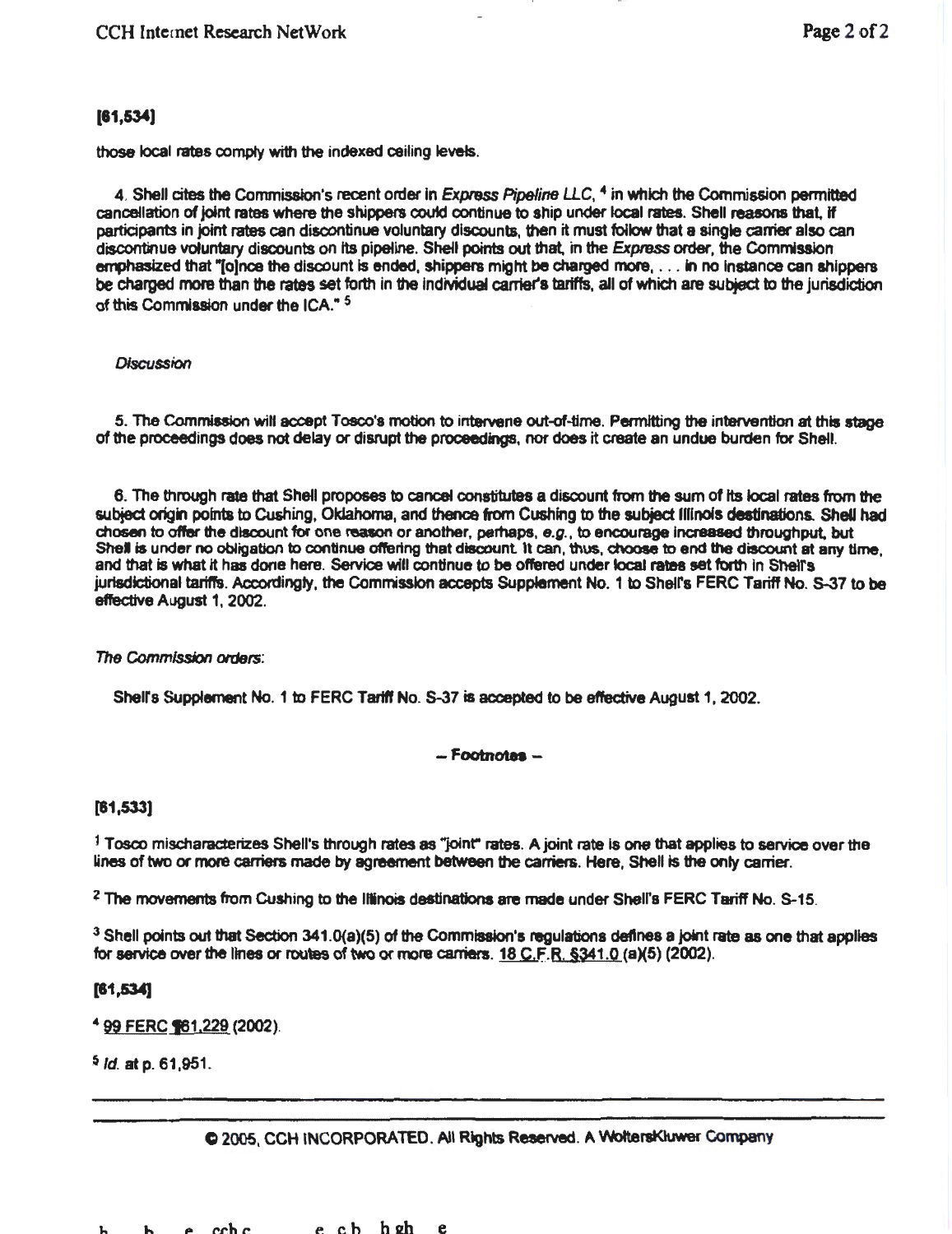CCH Internet Research NetWork **Page 1** of 5

COMM-OPINION.ORDER, 100 FERC 181,288, All American Pipeline, LP., Docket No.IS02-431.000, (Sep. 13,2002)

Q 2005, CCH INCORPORATED. All Rights Reserved. A WotteraKiuwer Company

All American Pipeline, LP., Docket No.IS02-431.000

[82,011]

#### ('1&1,268)

All American Pipeline, L.P., Docket No. IS02-431-000

**Order Accepting Tariffs** 

[82,012]

(Issued September 13, 2002)

#### Before Commissioners: Pat Wood, Ill, Chairman: William L. Massey, Linda Breathitt, and Nora Mead Brownell

1. On August 15, 2002, All American Pipeline, LP. (All American) filed FERC Tatiff Nos. 21 through 29. FERC Tariff No. 21 is an adoption notice, and the remaining tariffs generally bring forward tariffs laaued by Shell Pipeline Company LP (Shell) and applicable to crude oil pipelines located in New Mexico, Texas, and Oklahoma, which All American purchased from Shell on August 1, 2002. As discussed below, the Commission accepts All American's FERC Tariff No. 21 to be effective August 1, 2002, and the Commission also accepts All American's FERC Tariff Nos. 22-29 to be effective September 1, 2002, as requested by All American. This order is in the public interest because it accepts tariffs that reflect the current ownership of certain pipeline assets but does not increase tariff rates.

#### *Description* of Filing

2. All American states that it filed FERC Tariff No. 21 to adopt the following Shell tariffs: FERC Tariff Nos. S-2, S-12, S-37, S-39, 5-40, S-41, S-42, 5-46, and 5-59. All American states that Shell's FERC Tariff No. S-2 (rules and regulations) will remain Shell's rules and regulations, as well as becoming AII American's rules and regulations.

3. All American further states that Shell's FERC Tariff Nos. S-12, S-37, and S-59 previously made reference to the rules and regulations in Shell's FERC Tariff No. S-2. According to All American, in bringing these tariffs forward, it has incorporated into its FERC Tariff Nos. 22, 23, and 29 the rules and regulations previously stated in Shell's FERC Tariff No. S-2. All American states that it has made the following additional changes to its FERC Tariff Nos. 22, 23, and 29: (1) the table of contents has been revtsad to add a new reference to the table of rates; (2) the definition of "Carrier" in Item 5 was changed to reflect the change in carrier; (3) Item 70 was changed to delete the options for pipeline loss allowance that do not apply to the movements under the tariff; (4) new language has been added to Item 90 indicating that if a per barrel charge is assessed, the amount of such charge will be stated in a FERC tariff; (5) Items 125, Quality Bank, and 130, Strategic Petroleum Reserve, were cancelled, because they do not apply to the movements covered by All American's FERC Tariff Nos. 22, 23, and 29; and (6) the wording of cross-references contained in Shell's FERC Tariff Nos. S-12, S-37, and S-59 to Item 70 of Shell's FERC Tariff No. S-2 have been revtaed.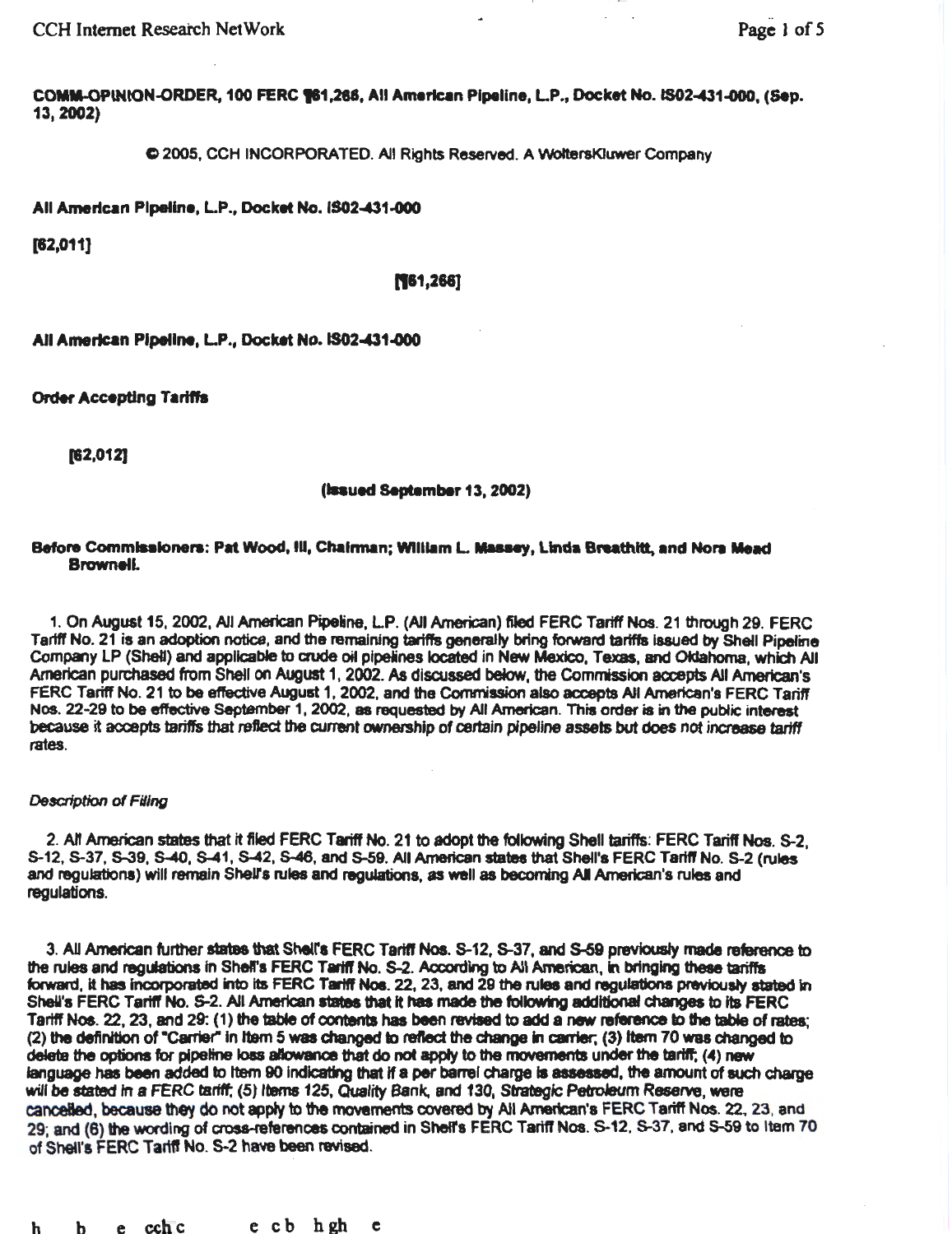4. All American states that it has brought fofward unchanged the rates and routing from Shelrs FERC Tariff Nos. S-12, S-37, and S-59. All American also states that it has brought forward unchanged into its FERC Tariff Nos. 25 and 28 the rates and routing from Shel's FERC Tariff Nos. S-40 and S-46, respectively. According to All American, the only change made to these tariffs was to the definition of "Carrier" in Item 5.

5. Further, states AJI American, it has brought forward unchanged into its FERC Tariff Nos. 24 and 27 the rates and routing from Shell's FERC Tariff Nos. S-39 and S-42, respectively. All American states that the only changes made to these tariffs were the addition, below the table of rates, of a cross-reference to rtem 85 and a change to the definition of "Carrier" in Item 5.

6. All American explains that it has brought forward in its FERC Tariff No. 26 the rates and routing from Shell's FERC Tartff Nos. S-41, but has added new routes (Route Nos. 07-14) and rates. The new routes are from 'Nasson and Salisbury Junction, Gaines Co., Texas, to the following destinations: (1) McCamey/Mesa, Upton Co., Texas; (2) Eldorado, Schleicher Co., Texas; (3) Genoa Junction, Harris Co., Texas; and (4) Houston, Hans Co., Texas. AU American states that, in accordance with 18 C.F.R. §342.2 (b) (2002}, it has supported the initial rates with the affidavit of Harry N. Pefanis, President of Plams Marketing GP, Inc., General Partner of All American. All American states that the affidavit indicates that the initial rates set forth in All American's FERC Tariff No. 26 are agreed to by a non-affiliated person who intends to use the services in question. All American states that the only other changes to its FERC Tariff No. 26 are an update to the definition of "Carriel" In rtem 5 and an addition, below the table of rates, of a cross-reference to Item 85.

7. Finally, All American requests a shortened notice period to permit its FERC Tariff Nos. 22 through 29 to become effective as of September 1, 2002. All American states that having the rates become effective as of the first of the month will greatly simplify its accounting and billing. Because it is not changing any rates brought forward from Shell. AJI American contends that sHowing the tarttfs to become effectiye on less than 30 days notice will not harm shippers and, in fact, will allow the new movements in All American's FERC Tariff No. 26 to be available to shippers at an eartier date.

## [62,013]

#### Intervention, Protest. and Answer

8. On August 30, 2002, PhHiips Petroleum Company, Tosco Corporation, and Toscopetro Corporation (collectively, Tosco) filed a motion to intetvene and a protest In particular, Tosco addresses All American's FERC Tariff Nos. 21 and 23, which adopt and bring forward rates previously contained in SheU's FERC Tariff No. s-37. Tosco objects to the failure by All American to bring forward the rates to Wood River and Patoka, Illinois, that previously were contained in Shell's FERC Tariff No. S-37.

9. Tosco states that. on May 31, 2002, Shell filed FERC Tariff No. s-37, which contained 32 transportation rates, Including rates for movements from certain origin points in New Mexico and Texas to various destinations in Texas, Oklahoma, and Wood River and PatDka, IUinois. Tosco maintains that Shelf's FERC Tariff No. S-37 increased the rates to these two destinations to the new indexed ceiling levels, effective July 1, 2002. However, states Tosco, Shell subsequently filed Supplement No. 1 to its FERC Tariff No. S-37, which canoelled alternate rates and routings to the two IHinois destinations. Tosco maintains that this action now requires it to ship to these two destinations under a combination of intermediate rates that is substantially higher than the previous single tariff rates from the Texas and New Mexico origin points to the Illinois destinations. Tosco states that it intervened and protested Supplement No. 1 to Shell's FERC Tariff No. S-37, but that the Commission accepted Supplement No. 1, finding that the cancelled rates were discount rates that Shell was not required to maintain.  $1$  Tosco states that it fled a petition for reconsideration of that order.

10. Tosco asserts that it has standing to intervene in this proceeding, as it is a shipper from the five origin

h b e cchc e cb hgh e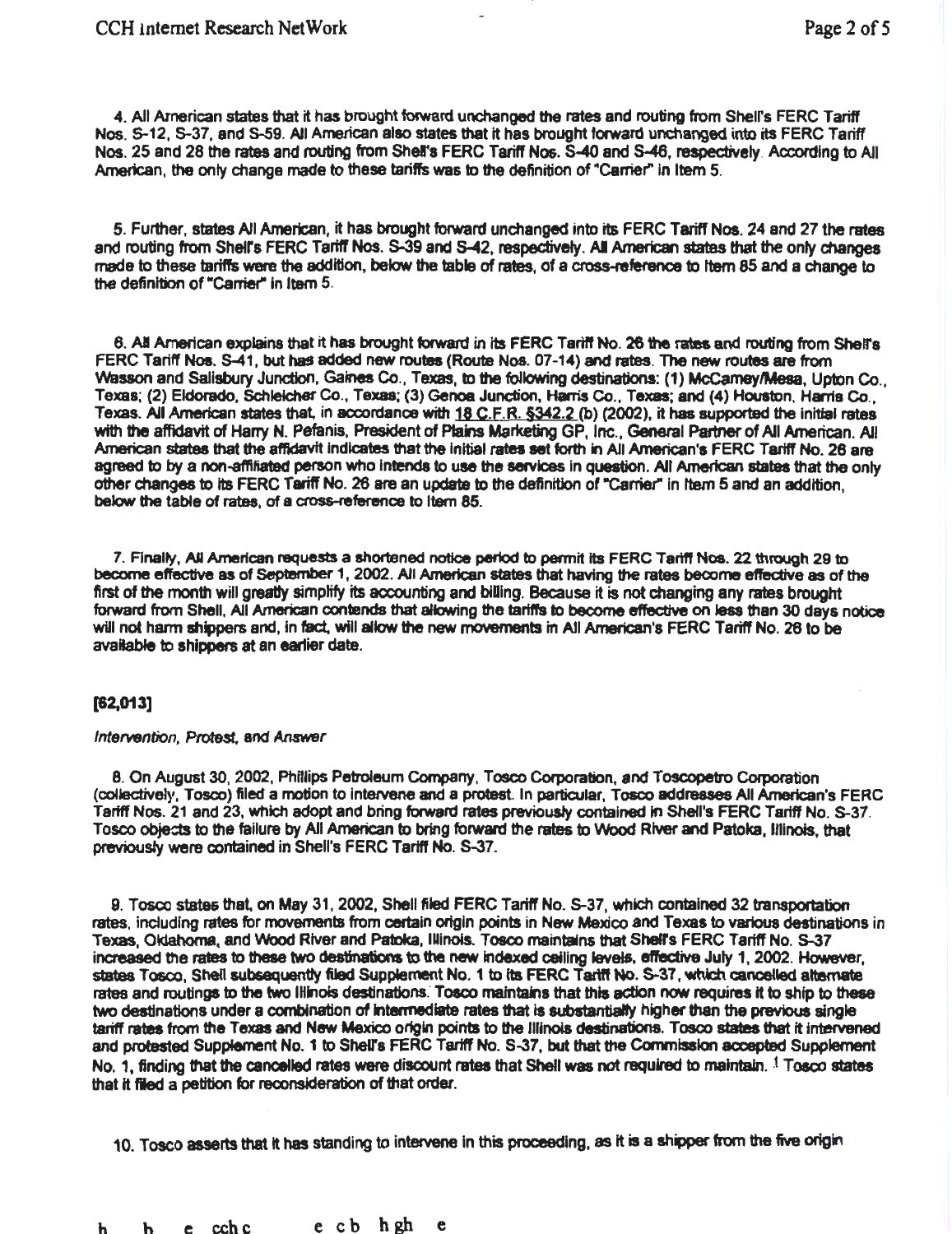points In All American's FERC Tariff No. 23 to the Wood River destination and occasionally to the Patoka destination. Tosco maintains that It will be required to pay the higher transportation costs resulting from All American's failure to establish a joint tariff with Shell to bring forward the rates to Wood River and Patoka that previously were set out in Shelrs FERC Tariff No. S-37. According to Tosoo, this failure results In effactive rate increases that do not comply with any of the Commission's methodologies for changing oil pipeline rates. Tosco contends that the Commission recognized In West Texas LPG Pipeline *Umited* Partnership z that elimination of oil pipeline tariff rates can affect the rates, terms, and conditions of service, thus requiring suspension and investigation. Tosco also asserts that the Commission has held that a change in ownership of oil pipeline assets does not justify an increase in rates in the absence of a new public use or a demonstrated benefit to shippers.  $3$ Further, argues Tosco, the effective increases cannot be justified under the rationale of Express Pipeline LLC. 4 Tosco asks the Commission to suspend All American's FERC Tariff Nos. 21 and 23 and to establish an investigation.

11 . On September 4, 2002, All American filed an answer to Tosco's protest All American assens that Tosco's protest constitutes a collateral attack on the Convnisaion's August 1, 2002 Order in Docket No. 1502-390-000, in which the Commission accepted a filing that allowed Shell to cancel through movements from origins in Texas and New Mexico to the Wood River and Patoka, Illinois destinations. <sup>5</sup> All American further argues that Tosco has no legal basis for requiring All American and Shell to enter into a joint tariff. Finally, All American states that Tosco's argument that the combined local rates exceed the applicable ceiling is basefes&.

## **Discussion**

12. The Commission will accept All American's FERC Tariff Nos. 22, 24, 25, 26, 27, 28, and 29 to be effective September 1, 2002, as requested. Tosco has not challenged those tariffs. In addition, as discussed below, the Commtssion wfn accept All American's FERC Tartff No. 21 to be effective August 1, 2002, and All American's FERC Tariff No. 23 to be effective September 1, 2002, as requested.

13. Toaco's protest with respect to All American's FERC Tariff Nos. 21 and 23 has no merit. The propriety of Shell's cancellation of the through routes from Texas and Oklahoma to the two Illinois destinations was resolved in the Commission's August 1, 2002 Order in Docket No. IS02-390-000. The Commission will not permit its ruling in that proceeding to be challenged here. In the August 1, 2002 Order in Docket No. IS02-390-000, the Commission found that the through rates Shell proposed to cancel represented a discount from the sum of the applicable local rates to the destination

## [62,014]

points Tosco cites here. The Commission emphasized that Shal was under no obtigation to maintain such a discount when service between the origin and destination points would continue to be available under a combination of the local rates established in Shell's jurisdictional tariffs. <sup>8</sup>

14. The Commission's rationale in that order was consistent with its previous decision in Express Pipeline LLC.  $I$  In the Express case, the Commission approved the cancellation of joint rates, even though shippers could be required to incur higher costs for transportation to the same destination under a combination of local rates. There<br>the Commission recognized that the public interest, as set forth in Section 15(3) of the interstate Commer does not require continuation of joint rates when service will continue to be available under the local rates of individual carriers, <sup>8</sup> despite a higher cost for that service. As the Commission stated:

Even if Protesters were correct and shippers could be paying more under local rates for transportation to Salt Lake City than under the current joint rates, that is only becauee the joint rates constitute a discount from the sum of the individual local rates .... Once the discount is ended, shippers might be charged more, but in no instance can shippers be charged more than the rates set forth in the individual carriers' tariffs, all of which are subject to the jurisdiction of the Commission under the ICA. 9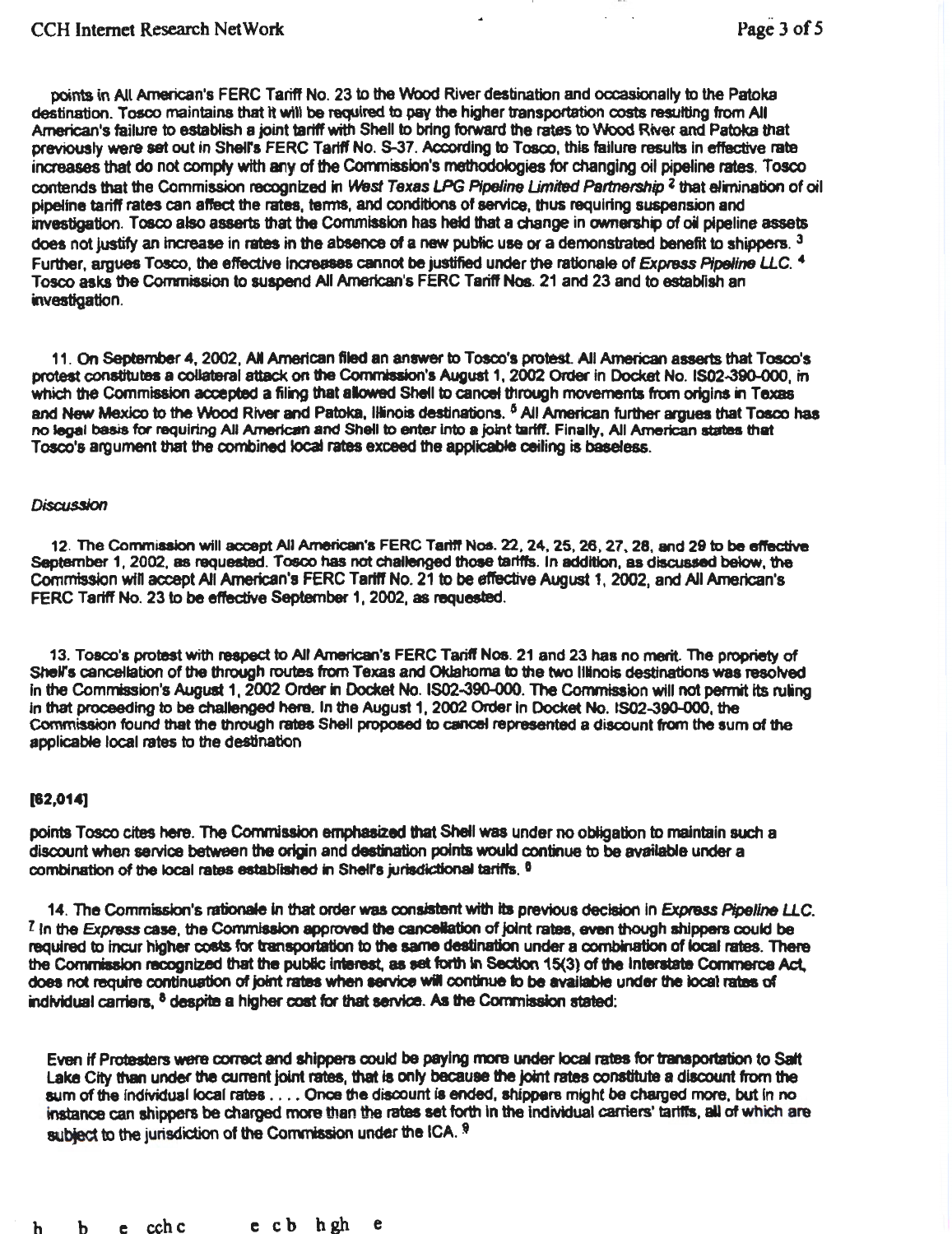In the Texaco order cited in the Express order, the Commission stated as follows:

[S]ection 342.3(a) provides: A rate charged by a carrier may be changed, at any time, to a level which does not exceed the ceiling level .. .. We mterpret this Section of the regulations to mean, In the context of a joint rate proposal, that the ceiling level for a joint rate is the sum of the ceiling levels associated with individual tariff rates currently on file. 10

15. The rationale of the Express and Texaco cases is persuasive here. Where circumstances are such that the public interest would not require a pipeline to maintain a joint rate, it follows that a pipeline should not be required to establish a joint rate. Tosco has in effect argued that All American should be required to establish a joint rate with Shell. Tosco acknowledges, however, that it will continue to be able to reach the Wood River and Patoka, Illinois destinations under a combination d local rates on file with the Commission. Thus, the fact that Tosco may be paying a higher total rate to reach those destinations does not mean that All American must be required to establish a discounted joint rate to those destinations, and All American's failure to do so does not amount to an improper rate increase or a situation where the public interest would require establishing a joint rate. The ceiling rates applicable to movements from the New Mexico and Texas origin points to Wood River and Patoka, Illinois, are those established in the local tariffs on file with the Commission.

16. The Commission also finds that All American has justified its request for a shortened notice period in this case. All American is not changing any of the tariff rates brought forward from Shell, and Tosco's protest does not challenge the initial rate established in AII American's FERC Tariff No. 26. Allowing the tariffs to become effective as All American has requested is appropriate in these circumstances.

### The Commission orders:

(A) AJI American's FERC Tariff No. 21 is acceptsd to be effective August 1, 2002, as discussed in the body of this order.

(8) All American's FERC Tarttf Nos. 22 through 29 are accepted to be effective September 1, 2002, as discussed in the body of this order.

#### $-$ Footnotes  $-$

## [82,013]

<sup>1</sup> Tosco refers to the order issued August 1, 2002, in Docket No. IS02-390-000. Shell Pipeline Company, LP, 100 FERC **161**, 139 (2002).

<sup>2</sup> 100 FERC 161,038 (2002).

<sup>3</sup> Tosco cites *Longhorn Partners Pipeline*, 82 FERC 161.146 (1998); Rio Grande Pipeline Co. 76 FERC 1061.020 (1997), reh<sup>r</sup>g denied, 82 FERC 161,147 (1998); Williams *Pipe Line Co.*, 21 FERC 161,260 (1982).

<sup>4</sup> 99 FERC ¶61,229 (2002).

 $<sup>5</sup>$  Shell Pipeline Company, LP, 100 FERC  $*$ 61, 139 (2002).</sup>

## [82,014)

 $6/d$  at P 6.

h he cchce c b hahe